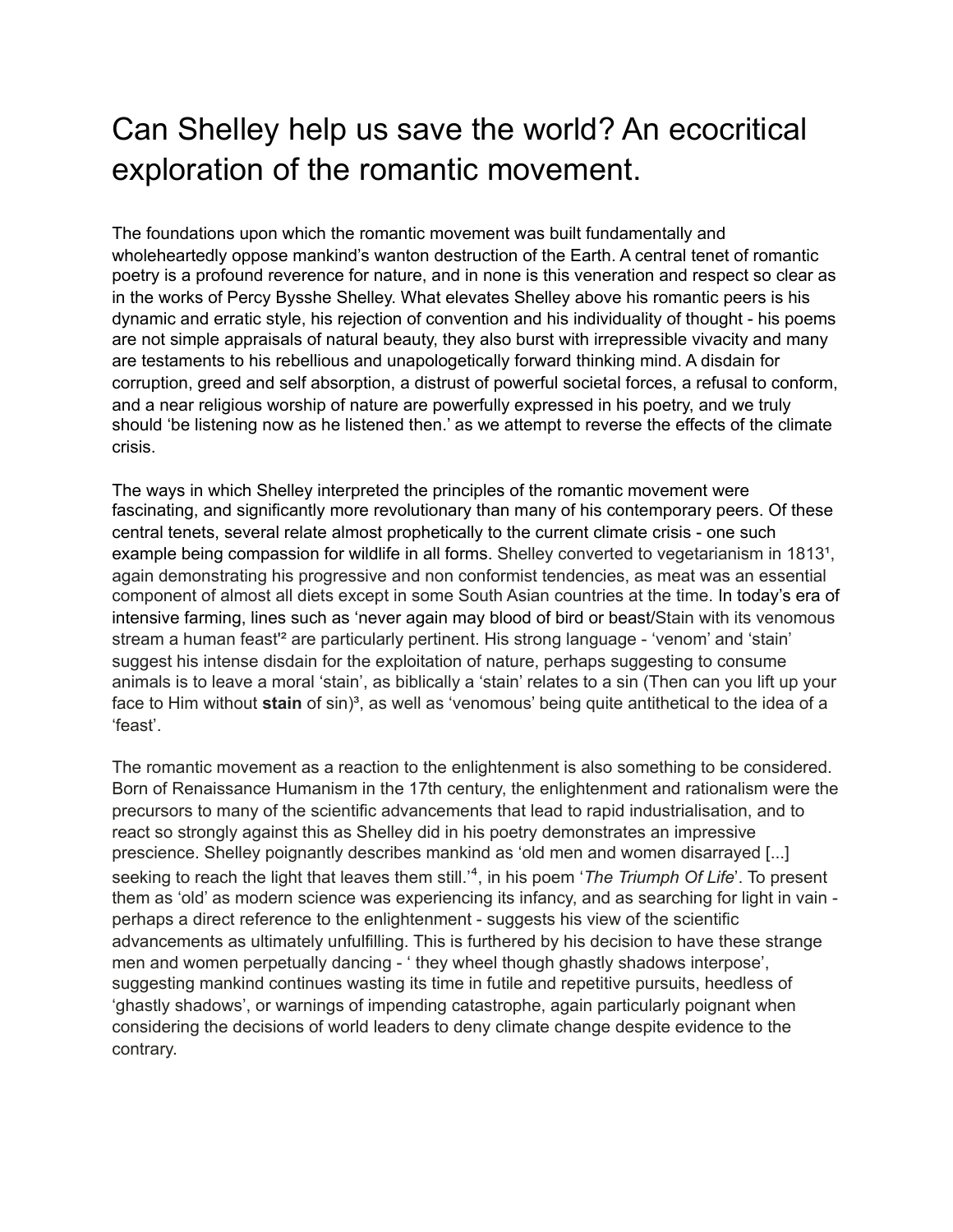Shelley paints such despotic leadership in a similarly negative light. In his poem 'Ozymandias'<sup>5</sup>, this is particularly the case. Its unusual structure is typical of his unconventional and bold style, representing three viewpoints within one sonnet, allowing him to contrast the ruler's bold assertions of timeless power with the ravages of time on his empire, drawing attention to the absurdity of his claims. Ozymandias' self ascription of the title 'King of Kings' is another potential biblical reference, and perhaps a warning from Shelley that nobody should view themselves indestructible or omnipotent as a God, and despite mans 'cold command' of Earth at present, eventually nothing but 'lone and level sands' will remain. Humility and the admission of fallibility are prerequisites to change for the better.

As a strong juxtaposition to these presentations of humans as foolish and vacuous, when Shelley personifies nature, she is altogether different. In 'The Triumph Of Life'<sup>6</sup>, as opposed to 'wheeling' with 'decaying limbs', nature's dance is on 'feet no less than the sweet tune'. Rather than dancing to seek an ever distant light, she dances to express herself, to feel free. As she dances, 'the moist earth laughs below', and the image is one of merriment and youth as opposed to the tonally jarring and disjointed movements of the crowd of people. Shelley revels in nature's boundless playfulness, far removed from mankind's cold use of resources as a means to an end.

He also presents the natural world as deeply connected with the human condition, leading naturally to the conclusion that to exploit and destroy it is only to condemn ourselves. He writes, 'I am the daughter of the Earth and water/ I am the nursling of the sky<sup>'7</sup>, giving natural forces a nurturing role with the maternally associated noun 'nursling'. In 'Love's Philosophy'<sup>8</sup>, the line 'All things by a law divine/In one spirit meet and mingle.' and the weaving of love and nature 'And the moonbeams kiss the sea/What is all this sweet work worth/If thou kiss not me?', suggest with great profundity that it is in our interest to preserve and delight in nature, as it is inextricably linked to the fabric of our being and the most unfathomable and joyous of our emotions. He allows us to experience its transcendent beauty, showing rather than telling of its inherent worth.

In conclusion, while Wordsworth, Southey and Coleridge all express beautifully the awe inspiring power of nature, none other than Shelley so seamlessly combine magnificent imagery with vaulting philosophies and uncompromising political statements. Many of the challenges of the 21st century contributing to climate change - greed, corruption and mass consumerism, can be countered with Shelley's messages of compassion and individualism. And, perhaps above these more material considerations, as we begin to make changes to our lifestyles we should continue to read his wondrous exaltations of nature, to remind ourselves of just what it is we are saving.